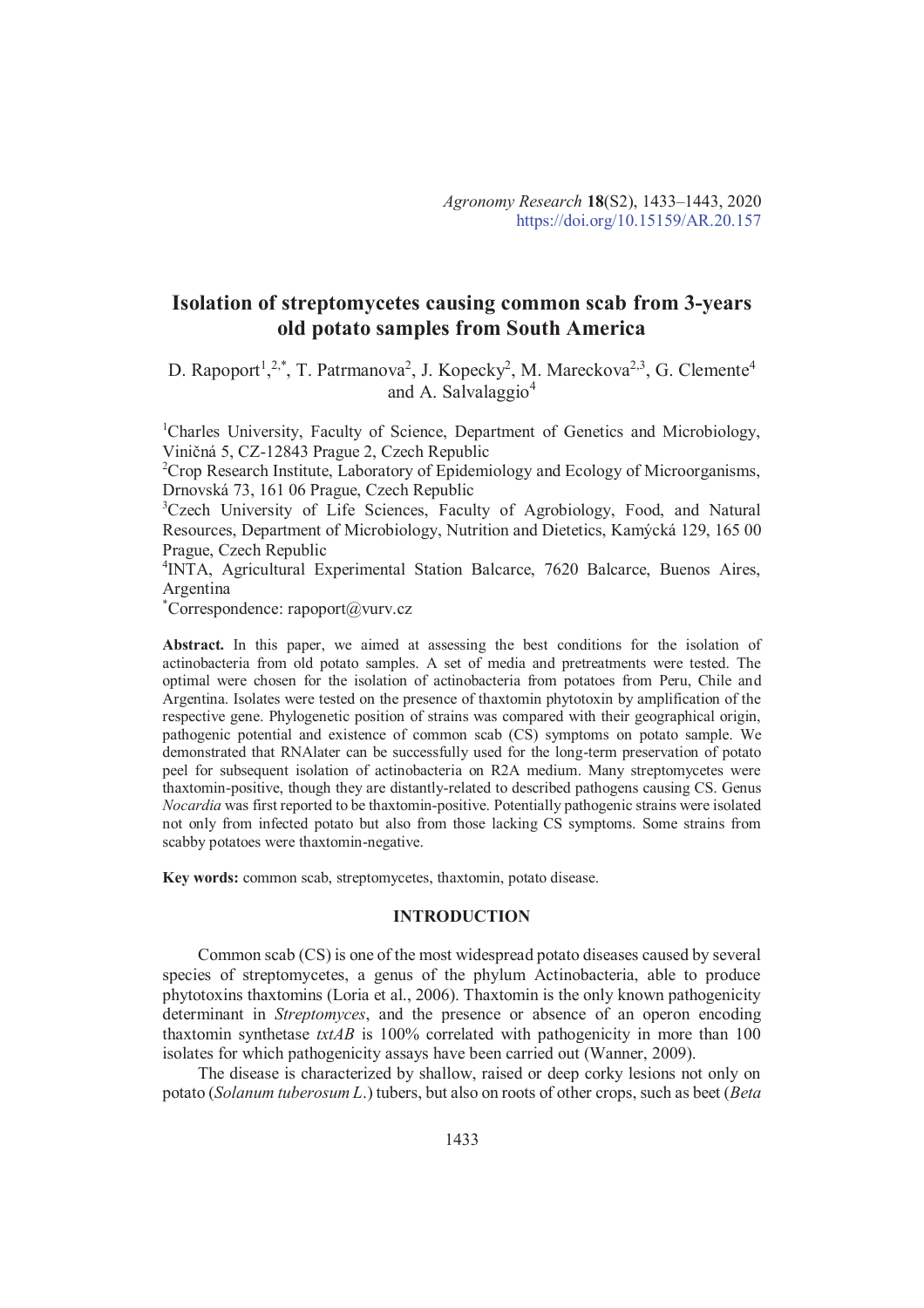*vulgaris L*.), carrot (Daucus carota L.), and turnip (*Brassica rapa L.*). The most widespread causal agent *Streptomyces scabies* also inhibits the growth of seedlings of radish (*Raphanus sativus L*.), alfalfa (*Medicago sativa L.*), cauliflower (*Brassica oleracea L*.), colza (*Brassica napus L*.), and turnip (Goyer et al., 2000).

There are different measures to control potato diseases, such as crop rotation (Simson et al., 2017) or selection of the resistant potato varieties (Razukas et al., 2009). However, isolation of the phytopathogenic microorganisms and the study of their resistance and ecological optima is of great importance for disease management. The most common method for the isolation of *Streptomyces scabiei* is plating a freshly collected homogenate from infected tissue or soil suspension from the infected field on water agar or semi-selective media for streptomycetes (Meng et al., 2011; Dees et al., 2013). However, when we used the classical conditions (such as adding nalidixic acid and cycloheximide for the elimination of gram-negative bacteria and fungi) and media for isolation of pathogenic streptomycetes from three-years-old samples of infected potato from South America, we encountered a problem. In most cases at different dilutions Actinobacteria on Petri dishes were over-competed by fast-growing nonfilamentous bacteria and could not be isolated.

There are several reported conditions favoring actinobacteria, which can be used for selective isolation. For instance, spores of actinomycetes are more resistant to desiccation as compared to gram-negative bacteria (Kumar & Jadeja, 2016). Streptomycetes can also survive low water potential attributed to dry conditions or to a high concentration of substances in solution (Zviagintsev et al., 2007). Calcium may simulate the aerial mycelium formation and spore germination of streptomycetes including *S. scabiei* (Lambert & Manzer, 1991; Natsume et al., 2001). Adjusting of selective media or soil sample pretreatment with calcium carbonate facilitates the isolation of Actinobacteria (Alferova & Terekhova, 1988; Fang et al., 2017).

In this paper, we aim at assessing the optimal conditions for the isolation of streptomycetes causing common scab of potato from 3-years old potato samples from Peru, Chile and Argentina. The objectives: 1) to choose the optimal medium and pretreatments for selective isolation of actinobacteria and elimination of non-targeted bacteria from old potato samples; 2) to assess isolates in terms of the ability to produce thaxtomin.

#### **MATERIALS AND METHODS**

## **Isolation of Actinobacteria**

Potato samples with and without common scab lesions from localities in Chili, Peru, and Argentina (Fig. 1) were collected in 2016 and stored as air-dried potato peel or 5 mm sliced potato-peel in RNAlater Stabilization Solution (Invitrogen) in a -70°°C freezer until the processing for isolation. No surface sterilization was applied to the samples. The set of pretreatments and inoculation procedures for the isolation of Actinobacteria is listed in Table 1.

To choose medium and pretreatment the most suitable for isolation of actinobacteria, dried potato peel  $(0.1 \text{ g})$  from one selected sample site was ground with mortar and pestle, serially diluted in sterile distilled water and aliquots of 100 μl of the diluted suspension was plated on freshly prepared agar media (in triplicates). The following isolation media were used: Gauze's agar 1 (Gauze et al., 1983); R2A agar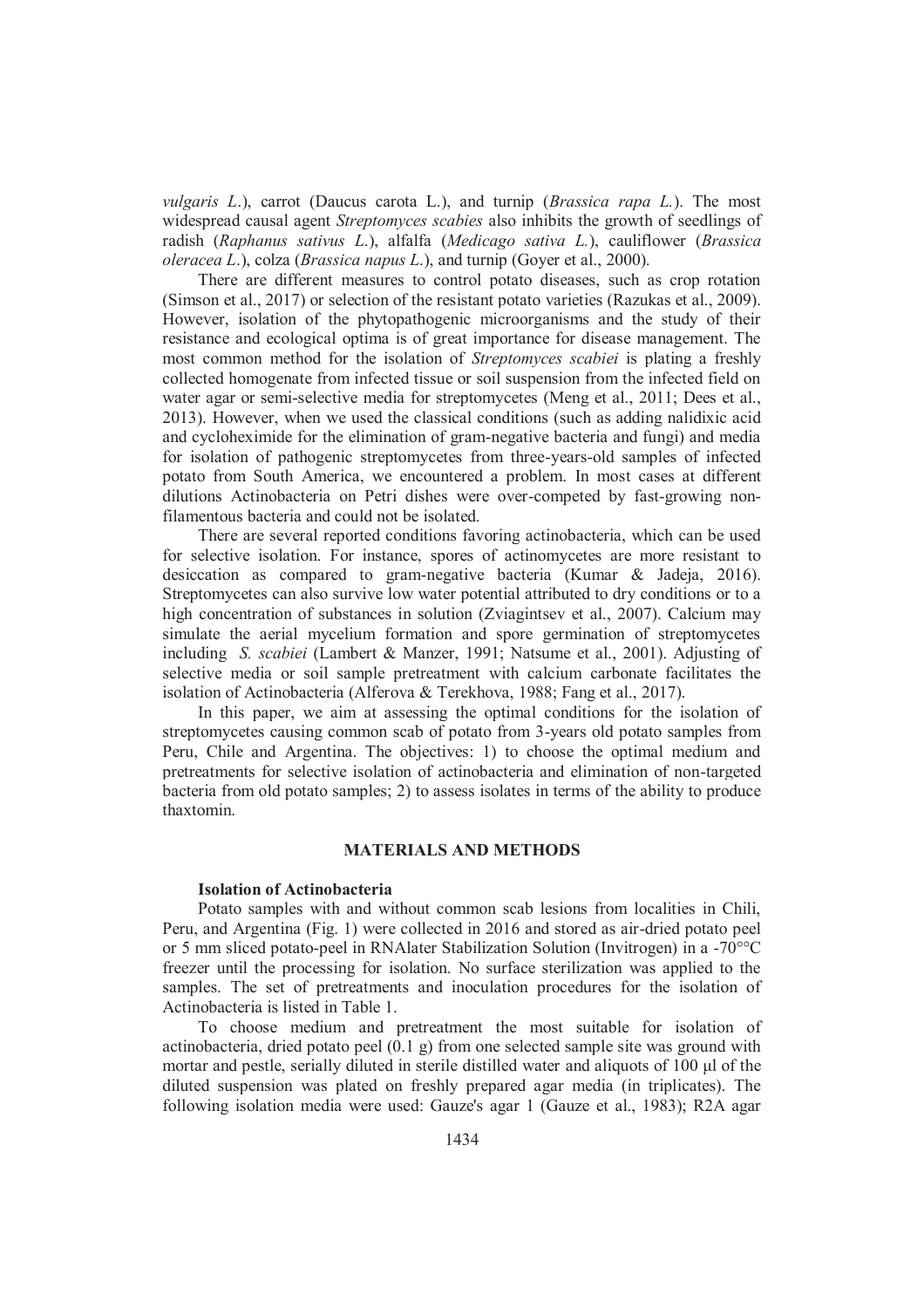(Reasoner & Geldreich, 1985); Oatmeal agar (Gauze et al., 1983), and Water agar (WA) containing 20 g of agar per liter of water. To test the effect of 0.1% calcium carbonate

and 3% agar, R2A and WA medium were supplemented accordingly. Further, the media will be referred to as Rc, R3, Wc, W3 respectively. Each of these media was supplemented with cycloheximide  $(300 \text{ mg L}^{-1})$  and nalidixic acid  $(20 \text{ mg } L^{-1})$  to prevent the growth of fungi and gram-negative bacteria.

For assessment of potato preservation form best suited for isolation of actinobacteria, R2A and WA medium were chosen for inoculation. Dried potato peel was serially diluted as described previously or 1 cm diameter piece was used for imprinting into the agar and then streaked out by inoculation loop. Potato peel preserved in RNAlater solution was plated by the serial dilution method.

Following 1-week incubation at 28 °C (2 weeks for WA medium), actinomycete- like and other non-



**Figure 1.** The geographic location of sampling sites in Chile, Peru, and Argentina.

actinobacterial colonies developed on the isolation media were counted.

| <b>Table 1.</b> Selected conditions for the assessment of isolation of Actinobacteria from 3-years old |  |
|--------------------------------------------------------------------------------------------------------|--|
| potato samples                                                                                         |  |

| Tested condition                  |                                                          |
|-----------------------------------|----------------------------------------------------------|
| Media                             | (a) Gauze-1                                              |
|                                   | (b) Oatmeal Agar                                         |
|                                   | $(c)$ R2A                                                |
|                                   | (d) Water Agar                                           |
| Pretreatment and media adjustment | (a) Supplement medium with 0.1% CaCO3                    |
|                                   | (b) Higher agar content in medium $(3\%)$                |
| Choice of sample form for plating | (a) Dilution of suspension from dried potato peel        |
|                                   | (b) Imprint of dried potato peel                         |
|                                   | (c) Dilution of sliced potato peel in RNA later solution |

The best medium, sample form and pretreatment procedure was chosen for the inoculation of potato samples from 11 sites in Chile, 26 in Peru, and 3 in Argentina. The criteria for selection (in descendent by priority order): 1) ability to isolate actinobacterial strains from separated non-overcompeted colonies; 2) morphological diversity of actinobacteria colonies; 3) lower time of sample processing before the inoculation; 4) shorter incubation time.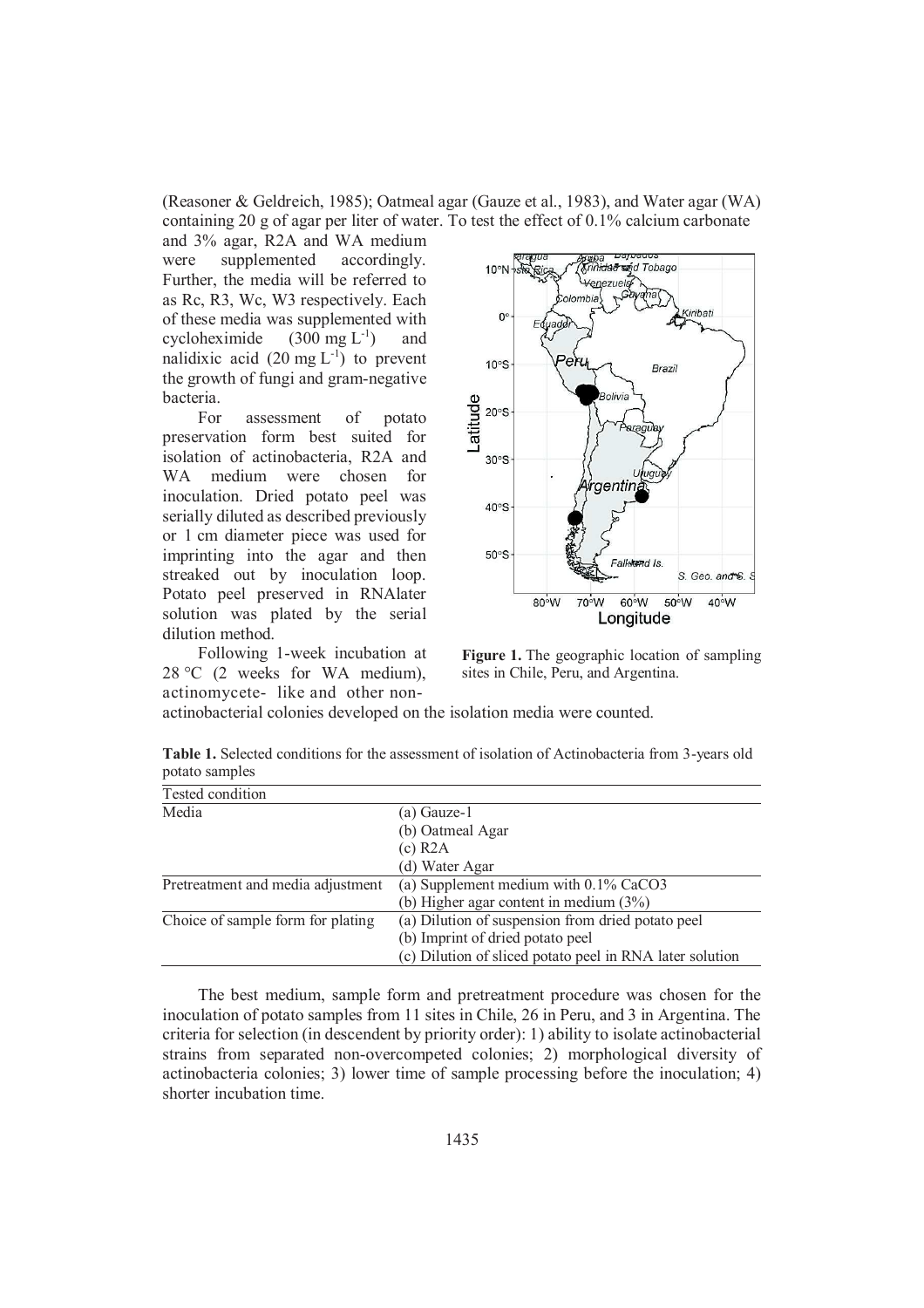Morphologically distinct colonies were selected and purified on the R2A medium. The purified cultures were preserved as glycerol suspensions  $(20\%, v/v)$  at -70 °C.

Graphical and statistical analysis was performed in Excel and R software (R Core Team, 2019).

#### **Phylogeny and pathogenicity**

DNA from pure strains was extracted using a commercial kit according to the manufacturer (DNeasy PowerLyzer Microbial Kit, Qiagen). 16S rRNA gene was amplified with primers *16Seu27f* and *PH* (Bruce et al., 1992) and sequenced by the capillary Sanger sequencing (Macrogen Europe Inc., Amsterdam, the Netherlands). The resulted sequences were amplified with primers 16Seu27f and pH (Bruce et al., 1992) and aligned using SILVA Incremental Aligner v.1.6.0. (Quast et al., 2013) with GenBank sequences of 7 type strains of known-to-date pathogenic streptomycetes causing CS of potato. The best-fit model of nucleotide substitution was selected using jModelTest v.2.1. (Darriba et al., 2012). A phylogeny was inferred using maximumlikelihood analysis in FastTree 2.1.10. (Price et al., 2009). The phylograms were finalized using iTOL (Letunic & Bork, 2016).

Thaxtomin production ability was inferred as a positive PCR reaction targeting a fragment of the *txtAB* (*txtA* and *txtB*) gene using primers *stxla* and *stxlb* (Flores-González et al., 2008). The thaxtomin-positive isolates later are referred to as *stx*positive to emphasize primer used.

#### **RESULTS AND DISCUSSION**

## **Media and pretreatments**

The results showing the bacterial colonies developed on different media is presented in Fig. 2. A non-parametric *Kruskal-Wallis test* showed that there was a statistically significant difference in ratios of Actinobacterial colonies to other Bacteria colonies (A:B) between the different media used for inoculation (*Chi-square* = 9.31, *p-value* = 0.025,  $df = 3$ , with a mean rank of A:B ratio score of 6.0 for Gauze, 4.5 for OA, 4.5 for WA and 11.0 for R2A medium. No actinomycete was observed on the OA medium and only 1-2 non-actinobacterial colonies. Although the OA medium is known to stimulate thaxtomin production and support the good growth of *S.scabiei* (Loria et al., 2006), it did not prove to be a good selective medium for actinobacterial isolation from potato.

The highest number of actinobacterial colonies with a relatively small number of non-mycelial bacteria were developed on R2A agar. In comparison with WA and mineral Gauze medium, R2A agar is 'nutrient-rich', but nutrients are diluted to mimic oligotrophic environment, as the medium was originally developed for the isolation of bacteria from the potable water (Reasoner & Geldreich, 1985). Surprisingly, Gauze 1 medium, traditional for the selective isolation of streptomycetes from the soil (Gauze et al., 1983), was not suitable for the development of actinobacteria, as plates were overcompeted by non-actinomycetes. The soil streptomycetes are known to be oligotrophic and slow-growers which feed on recalcitrant carbon source (e.g. starch as in Gauze medium) (Zviagintsev & Zenova, 2001). It is possible that plant-associated actinobacteria, in contrast to soil inhabitants, require more nutrients because the inner and outer plant environment is rich in plant exudates. While Gauze is a defined medium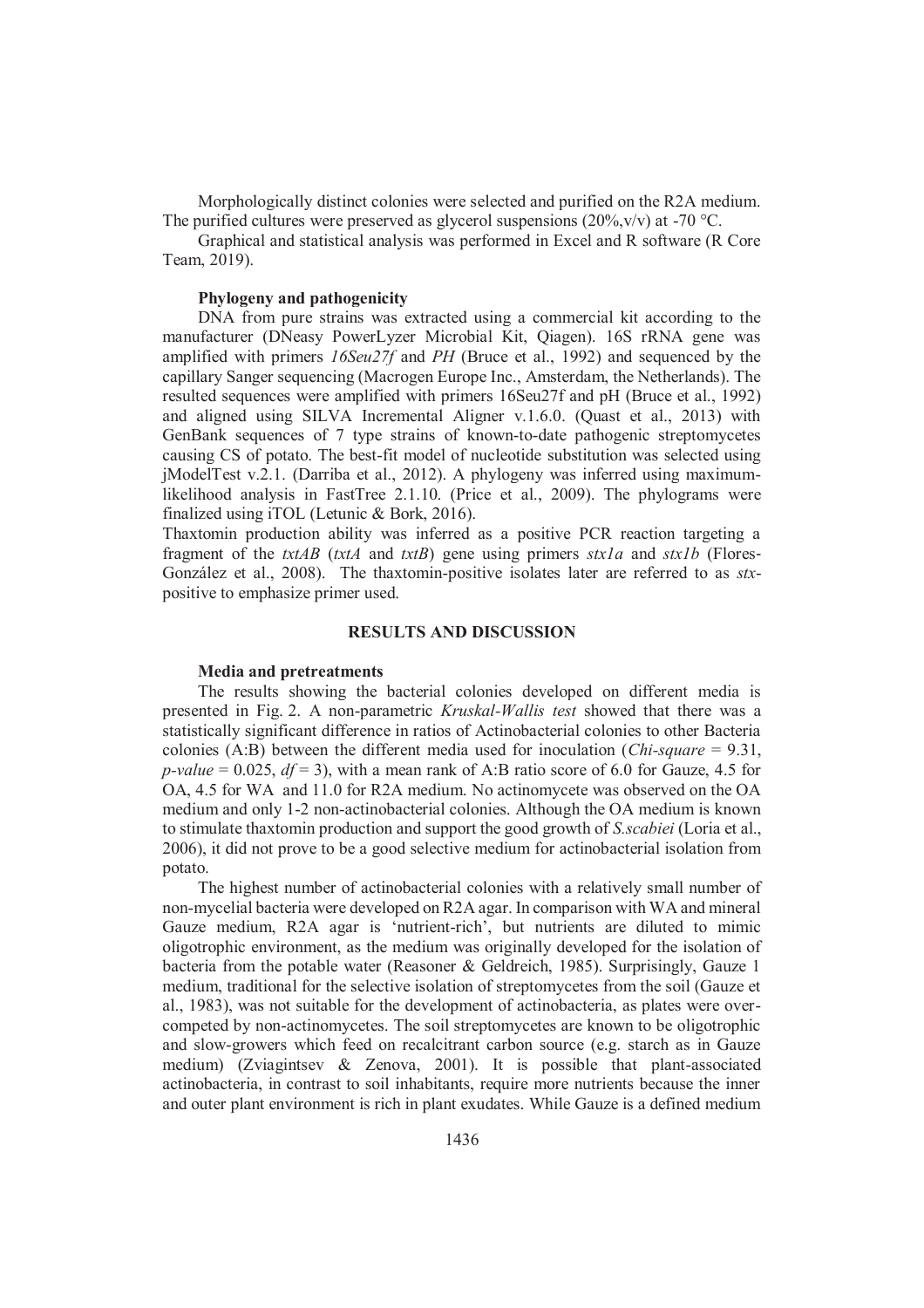with starch as the only carbon source, the R2A medium contains small quantities of starch, yeast extract, peptone, casamino acids and pyruvate, which may be present in potato tuberosphere. There was a minimal number of colonies both of actinobacteria and other bacteria developed on WA in comparison with R2A, though actinobacterial colonies were not over competed by fast-growing bacteria and could be isolated.



**Figure 2.** Heatmap of colony numbers of Actinobacteria (A), other bacteria (B), and their ratio (A:B) after inoculation of potato sample suspension from the same dilution on different media (Gauze, OA, R2A, and WA) in triplicates (numbers 1, 2, 3 near the respective medium).

A comparison of inoculation source, medium and medium modifications is presented in Fig. 3. We expected the best sample pretreatment to be homogenization of dried potato peel in a mortar, as streptomycetes spores are usually well preserved in airdried soil samples (Doroshenko et al., 2005). Indeed, as we see in a heatmap (Fig. 3), the highest actinobacterial counts with low non-targeted bacteria colonies were registered from the inoculated suspension of the dried peel on R2A agar and R2A medium supplemented with 0.1% CaCO3 (Rc).

However, R2A medium with higher agar content (referred to as R3) stimulated the growth of fast-growing bacteria from the same suspension used for the inoculation. The higher agar content equals to lower water potential in a medium (Buah et al., 1999), so we expected streptomycetes to have the advantage to develop in such an environment, as their spores are resistant to desiccation (Doroshenko et al., 2005). The competing fastgrowing non-actinomycete bacteria that appeared on R3 plates are possibly more resistant to a higher water potential than streptomycetes. Moreover, actinobacteria produce exospores which are less resistant to many environmental factors in comparison with endospores of other bacteria (Abel-Santos, 2015).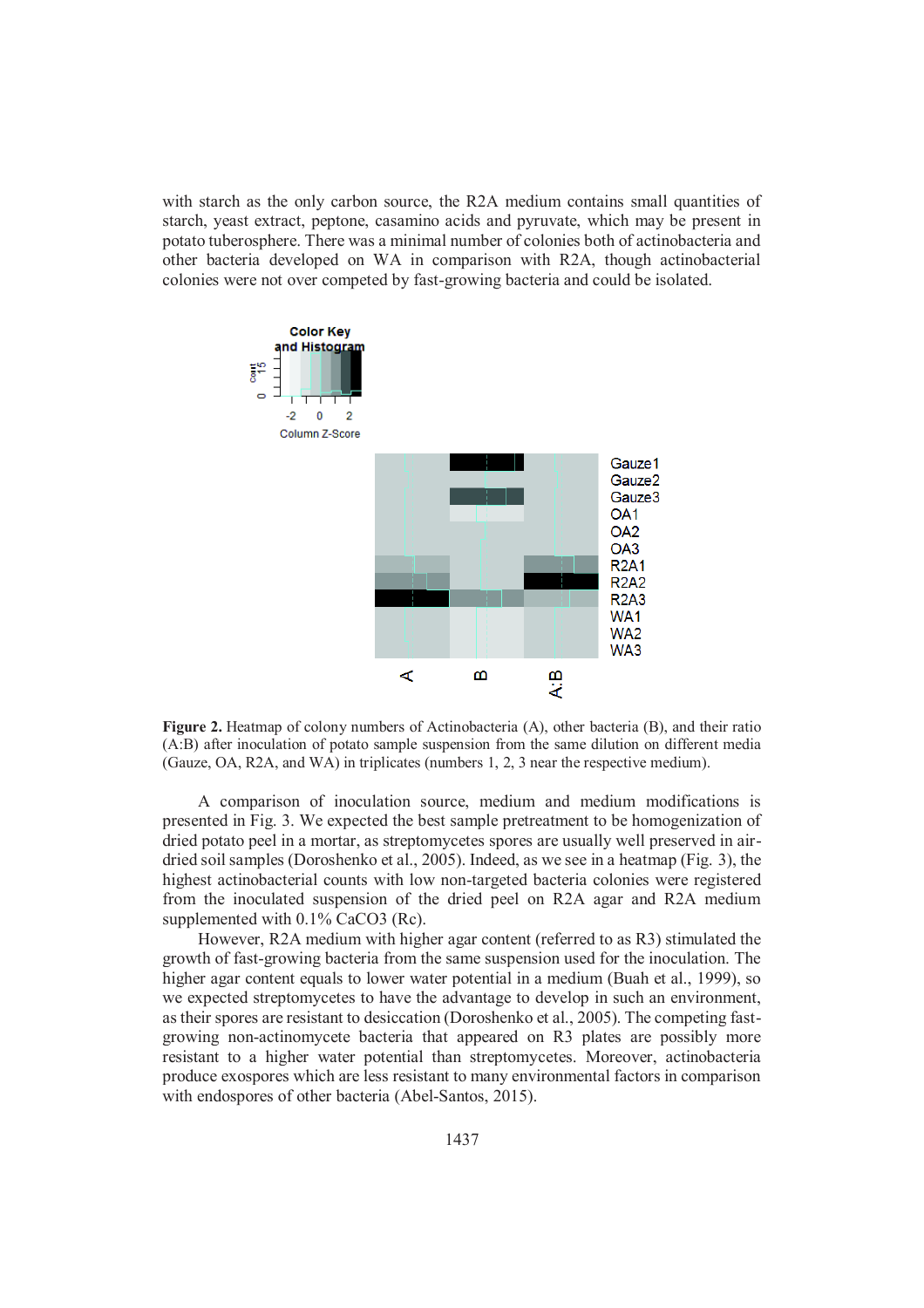

Figure 3. Comparison of different sample forms for plating (left bar) and media adjustments (rows labels). R stands for R2A agar;  $Rc - R2A$  with 0.1% CaCO3;  $R3 - R2A$  with 3% agar; W – WA. Numbers 1,2,3 near the respective medium indicates triplicates. Heatmap reflects colony numbers of Actinobacteria (A), other bacteria (B), and their ratio (A:B).

Imprinting of dried potato peel was the poorest method for streptomycetes isolation, as only non-actinomycetes grew on all tested media. It is possible that actinomycetes are not on the surface of the dried peel and need to be desorbed from inside by sample homogenization. Inoculation from RNAlater suspensions on R2A and Rc promoted the growth of actinobacteria more prominent, then other bacteria, though not so effectively as from dried peel suspension.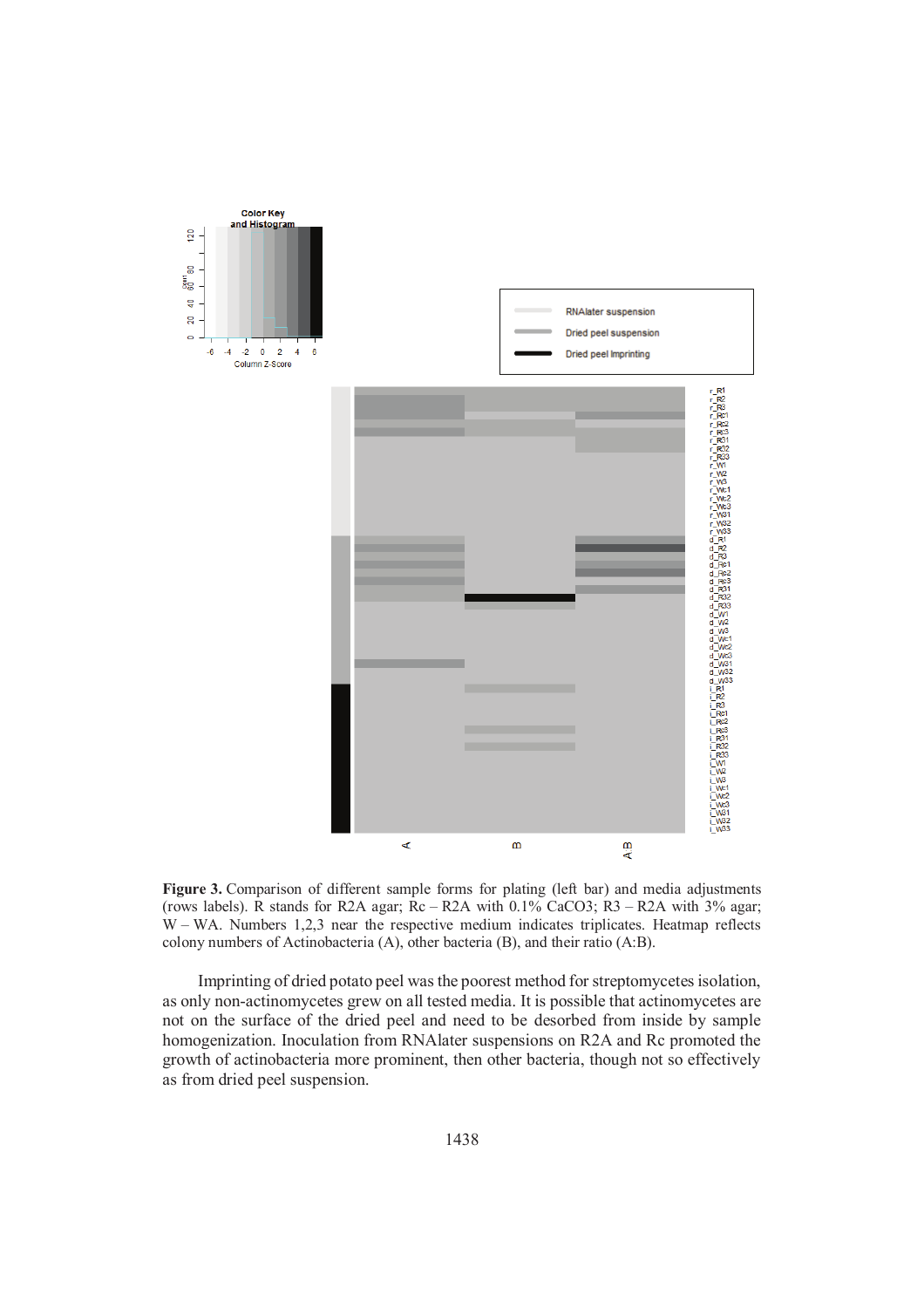A *Kruskal-Wallis rank sum test* detected the significant difference in A:B ratios between three sample inoculation treatments (*Chi-squared* = 8.7794,  $df = 2$ , *p-value* = 0.0124). However, pairwise comparisons using *Wilcoxon rank sum test* as a *post-hoc test* with *False Discovery Rate p-value* adjustment (Benjamini & Hochberg, 1995) indicated the significant differences only between A:B ratios on plates inoculated from the Dry peel Imprints and the Dry peel Suspension  $(p = 0.011)$ , and between plates inoculated from the Dry peel Imprints and the RNAlater Suspension  $(p = 0.011)$ . Although we observed the differences between media adjustments on a heatmap, no significant differences were supported by the *Kruskal-Wallis rank sum test* between A:B ratios detected on control plates, and plates with 3% agar content or with CaCO3 supply (*Chi-squared* = 1.29, *df* = 2, *p-value* = 0.5246).

Water agar plating was inefficient for the isolation of streptomycetes from old potato samples in all cases, except one plate inoculated with the dried peel suspension, but not in replicates. A *Wilcoxon rank sum test* with continuity correction showed that there was a significant difference  $(p < 0.001)$  between scores given for the ratio of Actinobacteria over other Bacteria that appeared on an R2A medium compared to the Water Agar medium ( $W = 306$ ,  $p-value = 3.036e-07$ ). The median score for the R2A medium was 27.0 compared to 10.5 for WA. The effect size is approximately 0.854 which is very large according to Cohen's (1988) classification of effect sizes which is 0.1 (small effect), 0.3 (moderate effect) and 0.5 and above (large effect). It is possible that after such prolonged sample storage, to develop viable colonies bacteria need more nutrients, like in the R2A medium. Moreover, actinobacterial colonies developed on WA appeared to be morphologically identical, while R2A allowed actinobacterial differentiation (different forms and colors of colonies), which is useful in actinobacterial screening. WA requires 2 weeks for colonies to develop, while only 1 week of incubation is sufficient for the R2A medium. Thus, we believe that the WA medium is not the best choice for the isolation of pathogenic streptomycetes from potato samples, as it was commonly used so far.

Storage the peel in RNAlater solution were comparably efficient for the streptomycete isolation, while at the same time facilitating the manipulation with sample and greatly reducing the time for plating. This is the first report that RNAlater solution may be used for the long-term preservation of plant samples for subsequent isolation of actinobacteria.

As R2A medium and R2A medium supplemented with 0.1% CaCO3 were similarly efficient, we have chosen to use usual R2A without any supplement for subsequent isolation of actinomycetes from 3-years old potato samples from 40 different localities of South America. We used serial dilution from RNAlater solution for inoculation.

## **Actinobacterial isolates from South American potato samples**

A total collection of 123 actinobacteria was isolated from 40 localities in Peru, Chile, and Argentina. The phylogenetic position and pathogenicity potential of strains are presented in Fig. 4. Most of the actinomycetes belong to the genus *Streptomyces*, while 19 to the genus *Nocardia*.

As could be expected, closely related strains come from the same regions. Surprisingly, many *stx*-positive strains were not closely related to known pathogens causing CS. Moreover, thaxtomin genes were never described in the genus *Nocardia* before. What is interesting, *stx*-positive nocardias were isolated exclusively from healthy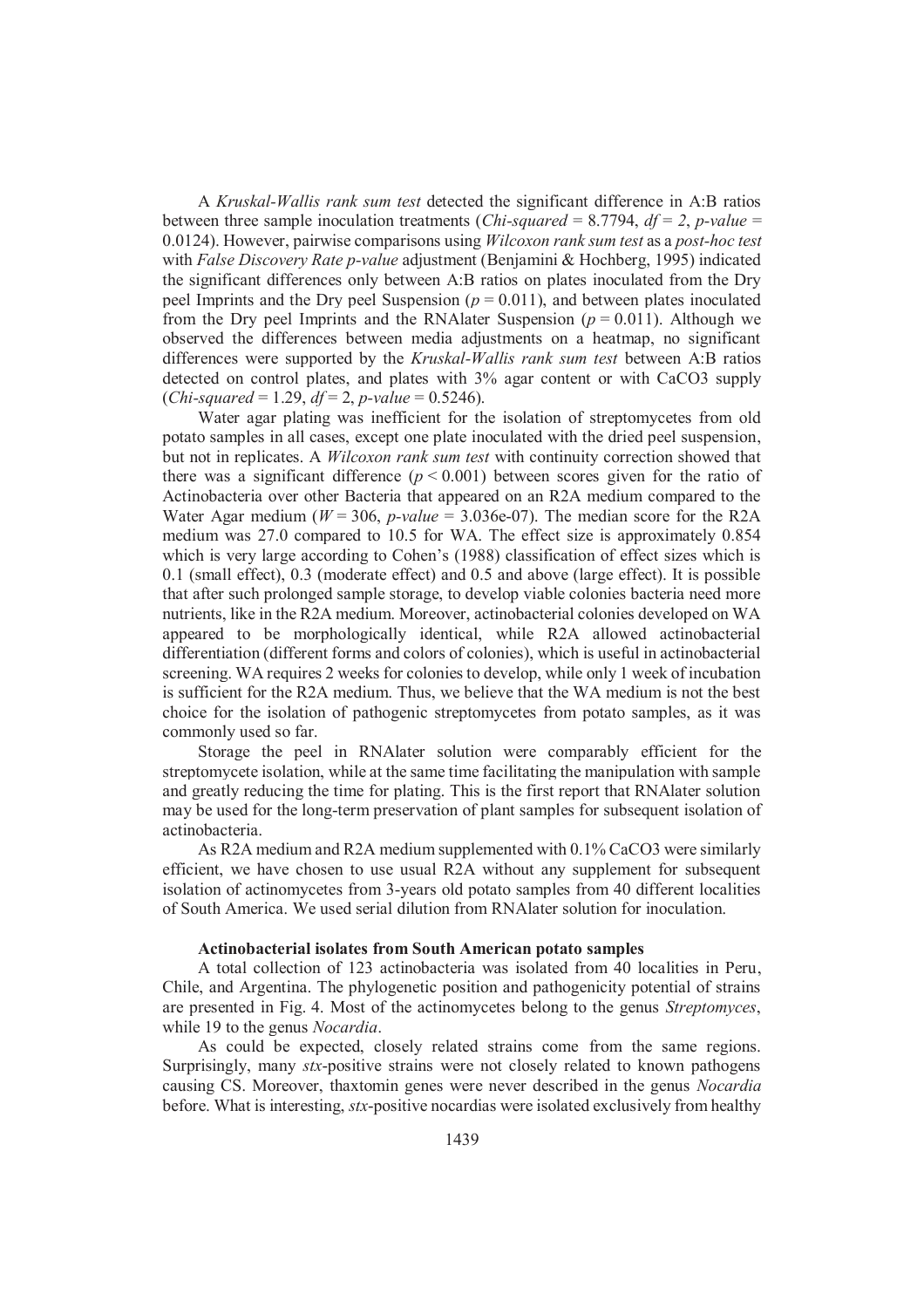plants. On the one hand, it may be attributed to the horizontal gene transfer (HGT) of the pathogenicity island which bares genes for the thaxtomin production (Loria et al., 2006). On the other hand, little is known about the actinobacterial community on potato samples coming from these regions, probably the origin of the potato itself.



**Figure 4.** ML Phylogenetic tree based on the 16S rRNA gene of actinobacterial strains (belonging to the genus *Streptomyces* and *Nocardia*) isolated from 3-years old potato samples from different localities in South America. SCAB1-8 is designation of type strains of pathogenic streptomycetes causing common scab of potato (CS): 1 – *Streptomyces scabiei* ATCC 49173T (NR\_025865.2); 2 – *S. niveiscabiei* KACC 20254T (NR\_037095.1); 3 – *S. europaeiscabiei* KACC 20186T (NR\_042790.1); 4 – *S. puniciscabiei* LMG 21391T (NR\_025156.1); 5 – *S .reticuliscabiei* CFBP 4531T (NR\_025293.1); 6 – *S. stelliscabiei* CFBP 4521T (NR\_025294.1); 7 – *S. acidiscabies* ATCC 49003T (D63865.1); 8 – *S. turgidiscabies* ATCC 700248T (NR\_040828.2).

Several thaxtomin-positive strains were isolated from potato with CS symptoms. However, many of them came from healthy potato, while many non-pathogenic strains were isolated from infected potato. The presence of scab causing streptomycetes in the tuberosphere of the healthy plant may be connected with suppressivity of soil, which has special bacterial communities protecting the plant (Kopecky et al., 2018). The absence of the pathogenic streptomycetes on infected potato may be due to poor sampling or due to another organism causing the infection.

It was reported previously that all of the known disease-causing *Streptomyces* species also have non-pathogenic members (Dees et al., 2013). In this study, we detected the presence of the pathogenicity determinant in the strains distantly-related to the sofar described pathogens and in actinobacteria coming from the "healthy" plant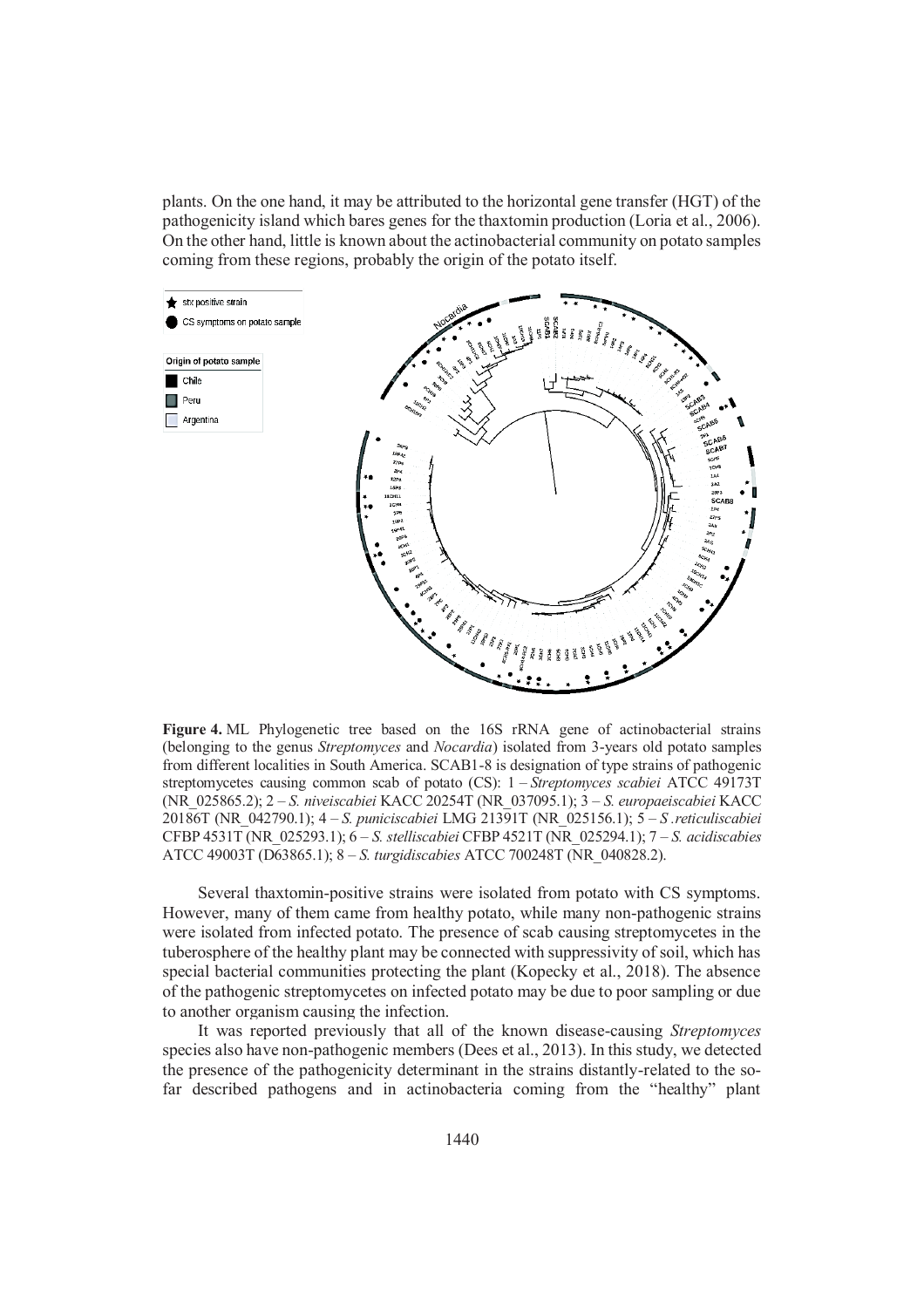environment. It is unclear if these observations may be attributed to the HGT and how it may affect disease epidemiology and plant protection. As we tested only the presence of the *txtAB* operon of the thaxtomin gene cluster, we do not know for sure that *stx*-positive strains are virulent. Future work should focus on the *in vitro* and *in vivo* virulence assays on a broad range of hosts to confirm the pathogenic potential of *Nocardia*, streptomycetes distantly-related to known pathogens and strains coming from the 'healthy' source. It is also challenging to compare pathogenicity gene pool of the 'healthy' and 'diseased' plant environments not only in terms of thaxtomin genes present but also other independent virulence factors (such as *nec1, tomA*, *fas* operon), which may be present on the same pathogenicity island and affect the disease.

## **CONCLUSIONS**

Isolation of phytopathogenic actinobacteria from old plant samples may require different conditions than it is traditionally used for the selective isolation of actinomycetes from soils or freshly collected environmental samples. RNAlater solution may be effectively used for long-term storage of potato peel for subsequent isolation of actinobacteria. The optimal medium for the isolation may be R2A agar, which was first developed for bacterial isolation from potable water.

South America, the mother of the potato plant, is an interesting object to study bacterial communities in tuberosphere, their role in plant protection, and the origin of plant diseases. We analyzed actinobacteria coming from infected and healthy potato samples from different locations in Peru, Chile, and Argentina. Regardless of the presence of the CS symptoms, samples differed in a share of pathogenic actinobacteria: while from some samples all isolates were thaxtomin-positive, others contained only thaxtomin-negative isolates, and third both *stx*-positive and *stx*-negative actinobacteria. Genes for the thaxtomin production were detected in *Nocardia*, which have never been described to have genes for the thaxtomin production. It is obvious that complex actinobacterial community populates tuberosphere and affects the potato plant in different ways. On the other hand, there are many other potato diseases with common symptoms but different causes. Finally, horizontal gene transfer may play a role in pathogenesis.

ACKNOWLEDGEMENTS. We would like to thank Bc. Élodie Lebois from Université de Bretagne Occidentale for helping with inoculations and isolations and Ekaterina Samoylova, Ph.D. from the Czech University of Life Science for helping with PCR reactions. This work was supported by the Ministry of Agriculture of the Czech Republic, grants QK1810370 and institutional support MZE-RO0418.

## **REFERENCES**

- Abel-Santos, E. 2015. Chapter 9-Endospores, Sporulation and Germination. In Y.-W. Tang, M. Sussman, D. Liu, I. Poxton, & J. Schwartzman (Ed.), *Molecular Medical Microbiology*  (Second Edition) pp. 163–178. Academic Press. https://doi.org/10.1016/B978-0-12- 397169-2.00009-3
- Alferova, I. & Terekhova, L. 1988. Use of the method of enriching of soil samples with calcium carbonate for isolation of Actinomyces. *Antibiot Khimioter* **33**, 888–890.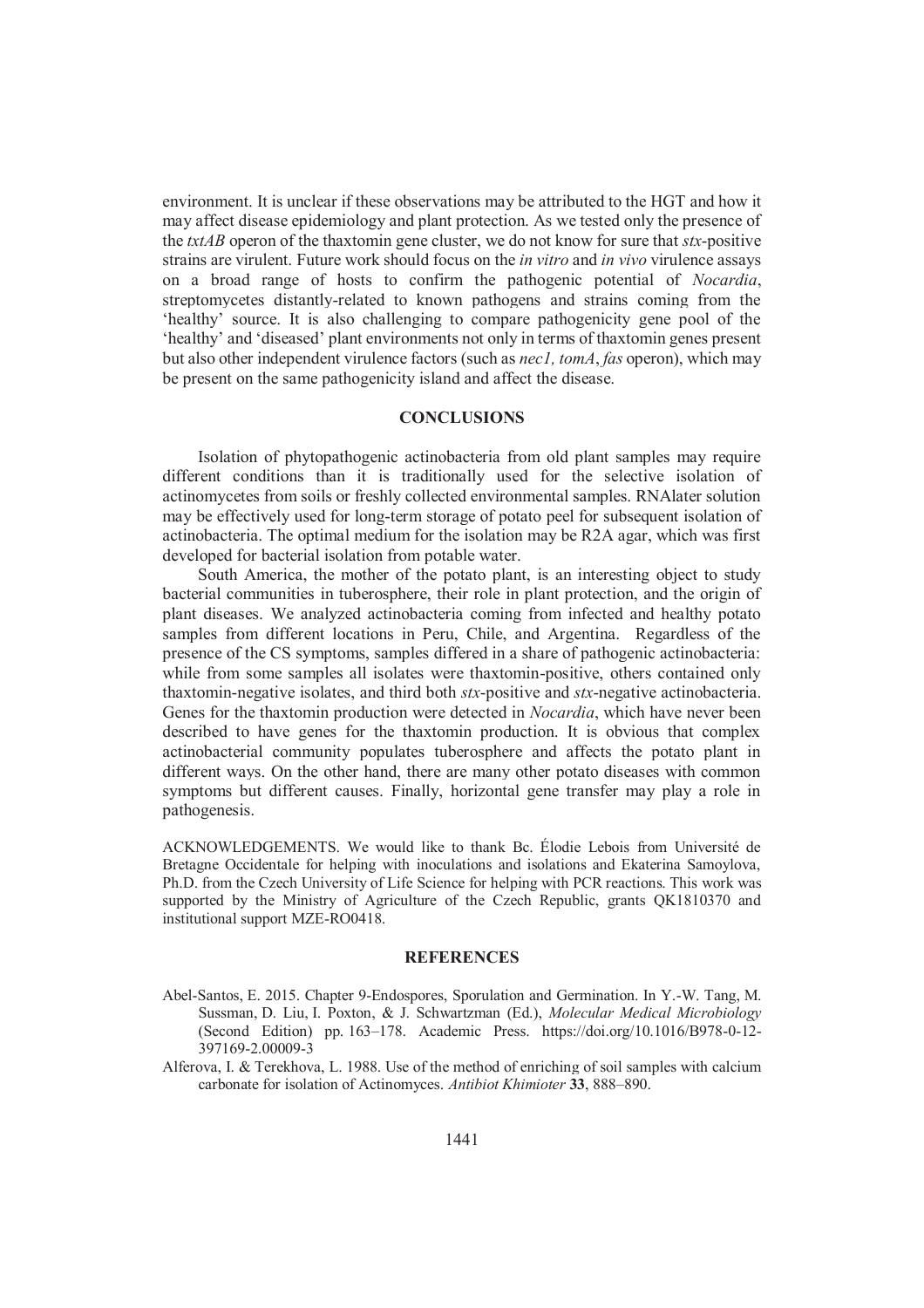- Benjamini, Y. & Hochberg, Y. 1995. Controlling the False Discovery Rate: A Practical and Powerful Approach to Multiple Testing. *Journal of the Royal Statistical Society*. Series B (Methodological), **57**(1), 289–300. JSTOR.
- Bruce, K.D., Hiorns, W.D., Hobman, J.L., Osborn, A.M., Strike, P. & Ritchie, D.A. 1992. Amplification of DNA from native populations of soil bacteria by using the polymerase chain reaction. *Appl. Environ. Microbiol.* **58**, 3413–3416.
- Buah, J.N., Kawamitsu, Y., Sato, S. & Murayama, S. 1999. Effects of Different Types and Concentrations of Gelling Agents on the Physical and Chemical Properties of Media and the Growth of Banana (Musa spp.) in Vitro. *Plant Production Science* **2**(2), 138–145. https://doi.org/10.1626/pps.2.138
- Cohen, J. 1988. Statistical power analysis for the behavioral sciences (2nd ed.). Hillsdale, NJ: Erlbaum. https://doi.org/10.4324/9780203771587
- Darriba, D., Taboada, G.L., Doallo, R. & Posada, D. 2012. jModelTest 2: more models, new heuristics and parallel computing. *Nat Methods* **9**, 772–772.
- Dees, M.W., Sletten, A. & Hermansen, A. 2013. Isolation and characterization of Streptomyces species from potato common scab lesions in Norway. *Plant Pathology* **62**, 217–225.
- Doroshenko, E.A., Zenova, G.M., Zvyagintsev, D.G. & Sudnitsyn, I.I. 2005. Spore Germination and Mycelial Growth of Streptomycetes at Different Humidity Levels. *Microbiology* **74**(6), 690–694. https://doi.org/10.1007/s11021-005-0125-5
- Fang, B.-Z., Salam, N., Han, M.-X., Jiao, J.-Y., Cheng, J., Wei, D.-Q., Xiao, M. & Li, W.-J. 2017. Insights on the Effects of Heat Pretreatment, pH, and Calcium Salts on Isolation of Rare Actinobacteria from Karstic Caves. *Front. Microbiol.* **8**.
- Flores-González, R., Velasco, I. & Montes, F. 2008. Detection and characterization of Streptomyces causing potato common scab in Western Europe. *Plant Pathology* **57**, 162–169.
- Gauze, G., Preobrazhenskaya, T., Sveshnikova, M., Terekhova, L. & Maximova, T. 1983. A guide for the determination of actinomycetes. Genera Streptomyces, Streptoverticillium and Chainia. Nauka, Moscow. 248 pp.
- Goyer, C., Charest, P.-M., Toussaint, V. & Beaulieu, C. 2000. Ultrastructural effects of thaxtomin A produced by *Streptomyces scabies* on mature potato tuber tissues. *Can. J. Bot.* **78**, 374–380.
- Kopecky, J., Samkova, Z., Sarikhani, E., Kyselková, M., Omelka, M., Kristufek, V., Divis, J., Grundmann, G.G., Moenne-Loccoz, Y. & Sagova-Mareckova, M. 2018. The effect of susceptible and resistant potato cultivars on bacterial communities in the tuberosphere of potato in soil suppressive or conducive to common scab disease. *bioRxiv* 340257.
- Kumar, R.R. & Jadeja, V.J. 2016. Isolation of Actinomycetes: A Complete Approach. *Int. J. Curr. Microbiol. App. Sci* **5**, 606–618.
- Letunic, I. & Bork, P. 2016. Interactive tree of life (iTOL) v3: an online tool for the display and annotation of phylogenetic and other trees. *Nucleic Acids Res* **44**, W242–W245.
- Loria, R., Kers, J. & Joshi, M. 2006. Evolution of Plant Pathogenicity in Streptomyces. *Annual Review of Phytopathology* **44**, 469–487.
- Meng, Q., Yin, J., Rosenzweig, N., Douches, D. & Hao, J.J. 2011. Culture-Based Assessment of Microbial Communities in Soil Suppressive to Potato Common Scab. *Plant Disease* **96**, 712–717.
- Price, M.N., Dehal, P.S. & Arkin, A.P. 2009. FastTree: Computing Large Minimum Evolution Trees with Profiles instead of a Distance Matrix. *Mol. Biol. Evol.* **26**, 1641–1650.
- Quast, C., Pruesse, E., Yilmaz, P., Gerken, J., Schweer, T., Yarza, P., Peplies, J. & Glöckner, F. O. 2013. The SILVA ribosomal RNA gene database project: improved data processing and web-based tools. *Nucleic Acids Res* **41**, D590–D596.
- Razukas, A., Jankauskiene, Z., Jundulas, J. & Asakaviciute, R. 2009. Research of technical crops (potato and flax) genetic resources in Lithuania. *Agronomy Research* **7**, 59–72.